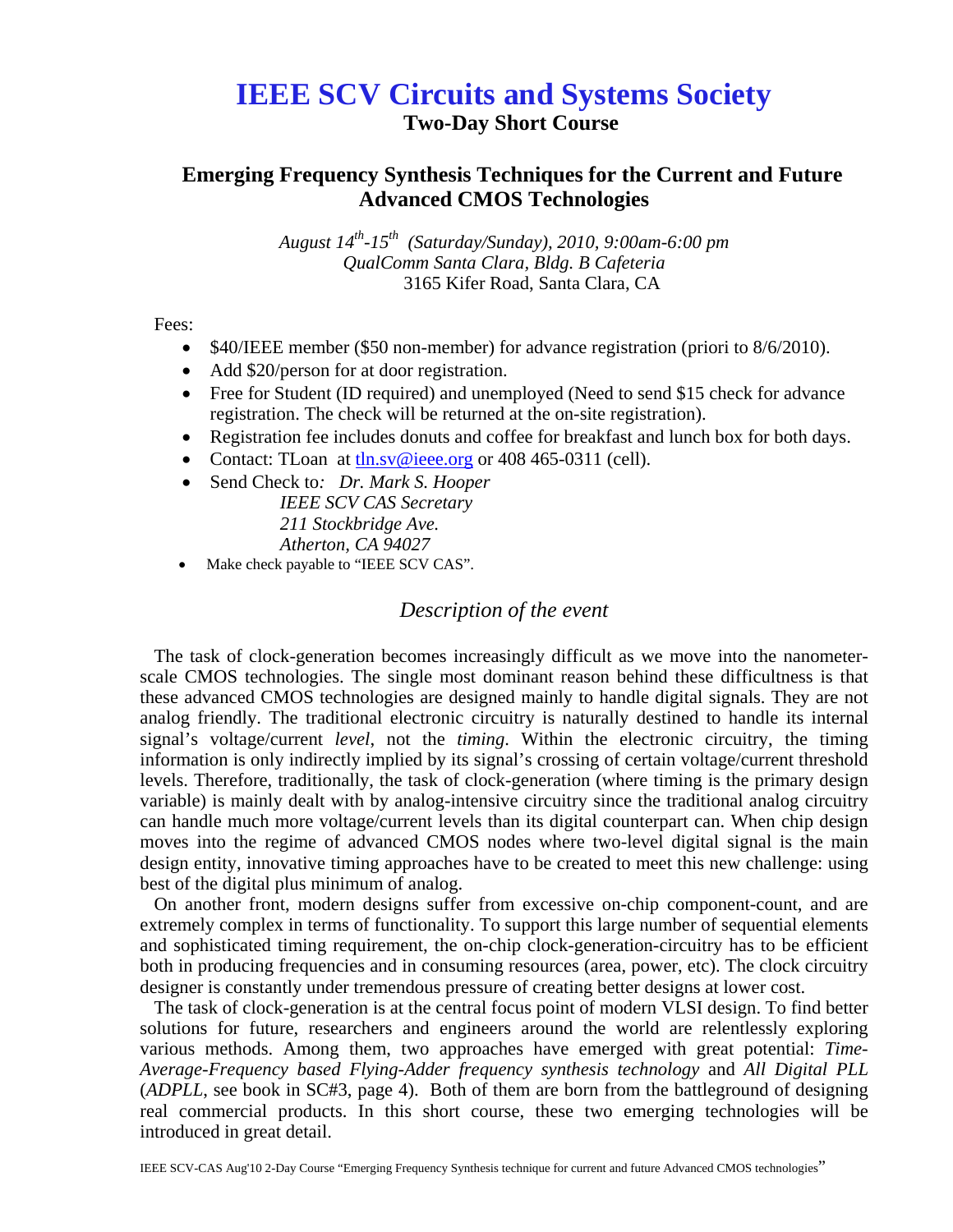# **Agenda**

SC#1: 8/14/10 9 am –12 am, Paul Sotiriadis.

- •Overview of Digital-Intensive Frequency Synthesis Architectures: Current Trends and Future Directions.
- •Mathematical theory of Time-Average frequency generation based on the Flying-Adder frequency synthesizer and similar digital architectures.

SC#2: 8/14/10 1 pm – 6 pm, Liming Xiu.

•Time-Average-Frequency Based Flying-Adder Frequency Synthesis Technology: the circuit implementation and the system application.

SC#3: 8/15/10 9 pm – 6 pm, R. Bogdan Staszewski.

•All-Digital Frequency Synthesizer in Deep-Submicron CMOS.

## **Courses Description:**

#### **SC#1: Paul Sotiriadis**

#### **Course Content**

This section presents the current trends and future directions of the two classes of digitalintensive frequency synthesis architectures: the ones using an internal oscillator and the ones that don't. Comparative advantages and disadvantages of the two classes are discussed. The concept of Time-Average-Frequency and its generation is introduced and formulated mathematically. The Flying-Adder and similar digital frequency synthesizer architectures are considered and their Timing and Spectral properties are discussed in detail along with dithering and spurs-suppression techniques. Guidelines are given to help the designer choose the synthesizer's parameters based on the applications' requirements. Finally, open problems are discussed related to extending the application area of Time-Average-Frequency generators.

#### **Course Outline** (Tentative)

Part I: Digital-Intensive Frequency Synthesizers: Current Trends and Future Direction. Part II: Rigorous formulation of the Time-Average-Frequency concept. Part III: Pulse DDS: Timing and Spectral properties Part IV: The Flying-Adder frequency synthesizer: Timing and Spectral properties Part V: Spurs suppression techniques Part VI: Open problems

#### **Literature and Study Materials**

Handouts IEEE Publications

#### **Instructor's Biography**

Paul P. Sotiriadis (S'99, M'02) received the Ph.D. degree in EECS from the Massachusetts Institute of Technology in 2002 under the supervision of Prof. Anantha Chandrakasan, and the MSEE from Stanford University in 1996. In 2002 he joined Johns Hopkins University as assistant professor of ECE. In 2007 he joined Apex/Eclipse INC as the Chief Technology Officer and shortly after he started Sotekco Electronics LLC, an electronics research company in Maryland, USA. He is interested in the design, optimization, and mathematical modeling of analog, mixed-signal RF and microwave

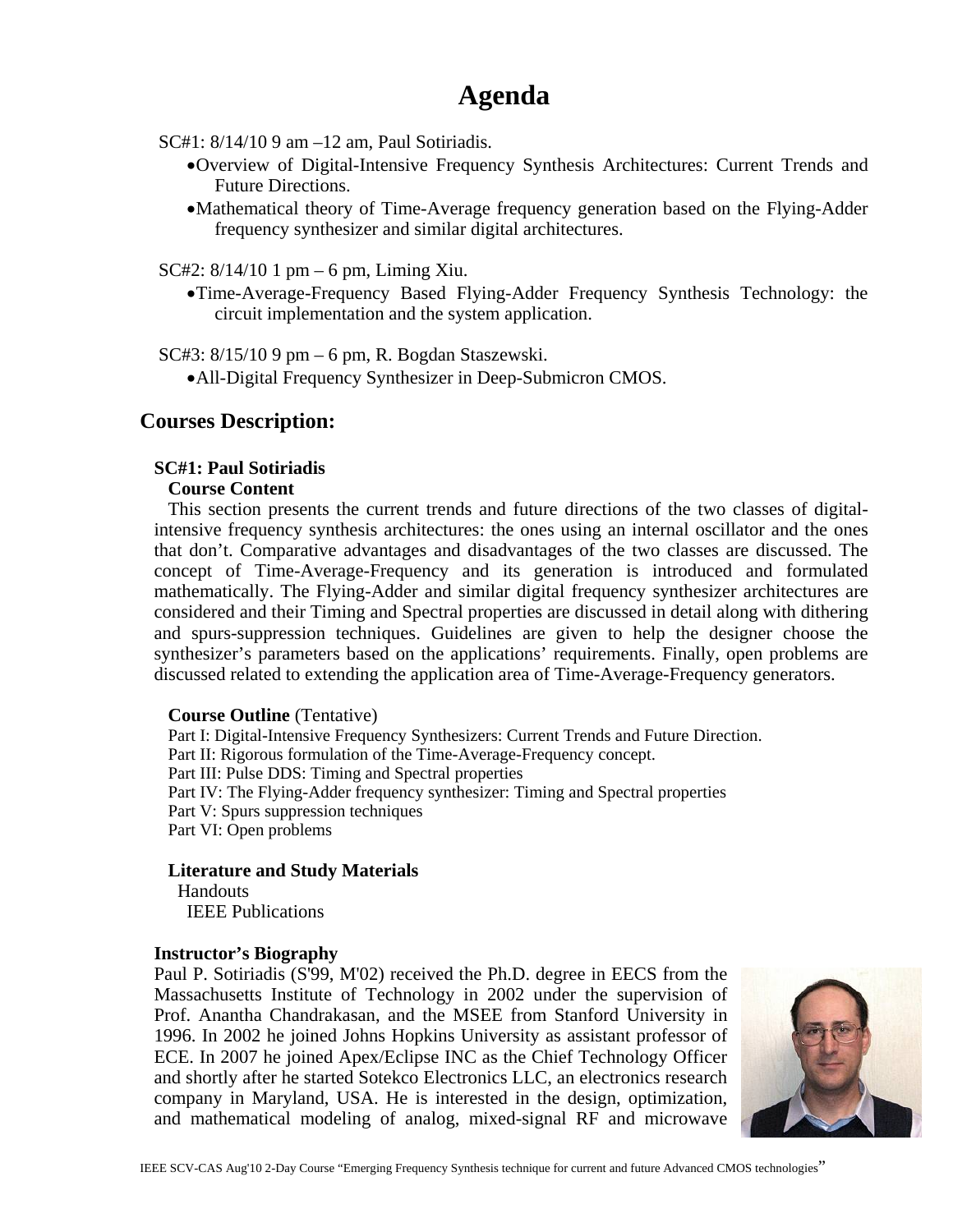circuits with special emphasis in advanced frequency synthesis and deep-sub-micron technologies. He has led several projects in these fields funded by US organizations and has collaborations with industry and National labs. He has authored and co-authored more than seventy technical papers in IEEE journals and conferences, most of them as the leading or single author. He has served as an associate editor of the IEEE Transactions on Circuits and Systems II and is a member of several technical and conference committees.

#### **SC#2: Liming Xiu**

#### **Course Content**

In this course, Time-Average-Frequency concept is introduced first. Then, Flying-Adder architecture will be described. The circuit implementation detail is explained next. Comparison with other techniques is also included. Following that, the Digital-to-Frequency Converter (DFC) is presented. The DFC-based information processing approach is discussed. Further, several systems extracted from real commercial products are used as examples to demonstrate the power of this new frequency generation technique.

The Flying-Adder-related-techniques is circuit-level enabler for system-level innovations. This is a new field with great research potential and commercial value. There are still many unsolved issues related to the theoretical understanding of the Time-Average-Frequency, especially in frequency domain. There are also many unexplored opportunities of applying these techniques in new commercial applications. Therefore, in the last section of this tutorial, unsolved problems and future directions will be discussed. The presenter will share many new ideas, which have not been carried out due to either behind-schedule or beyond-his-capability, with the audience and ask for help. These topics are very suitable for PhD research.

#### **Course Outline**

Part I: The Concept of Time-Average-Frequency (TAF) Part II: The implementation: Flying-Adder frequency synthesis technology Part III: The Digital-to-Frequency Converter (DFC) Part IV: The DFC based information processing approach Part V: Commercial examples: a circuit-level enabler for system-level innovations Part VI: The unsolved problems and the opportunities for future

## **Instructor's Biography**

IEEE CAS VP for Region 1-7. Chief Clock Architect, Novatek (novatek.com.tw). Senior Member of Technical Staff (SMTS), Texas Instruments Inc. 1995-2009.

Liming Xiu is the inventor of Flying-Adder frequency synthesis architecture which has been used in many commercial products with revenue of over 500-millions US dollar. During his professional career, he has published many journal papers on Flying-Adder related topics. He holds sixteen granted and pending patents. He is also an industry expert on VLSI SoC integration with battle-proven integration experience on several very large chips in advanced CMOS nodes. In this area, he has one book published: "VLSI Circuit Design Methodology Demystified". Both TI CEO (Richard Templeton) and CTO (Hans Stork) have written forewords for this book. Liming Xiu has the experience and skill of a practical engineer. Moreover, he also possesses the vision and capability



of a frontline researcher with energetic passion for innovation. His career goal is to spread this groundbreaking Flying-Adder/Time-Average-Frequency/Digital-to-Frequency-Converter technology within the industry, to serve the mission of creating cheaper, better, more efficient electronic products.

**Literature and Study Materials** Handouts IEEE Publications